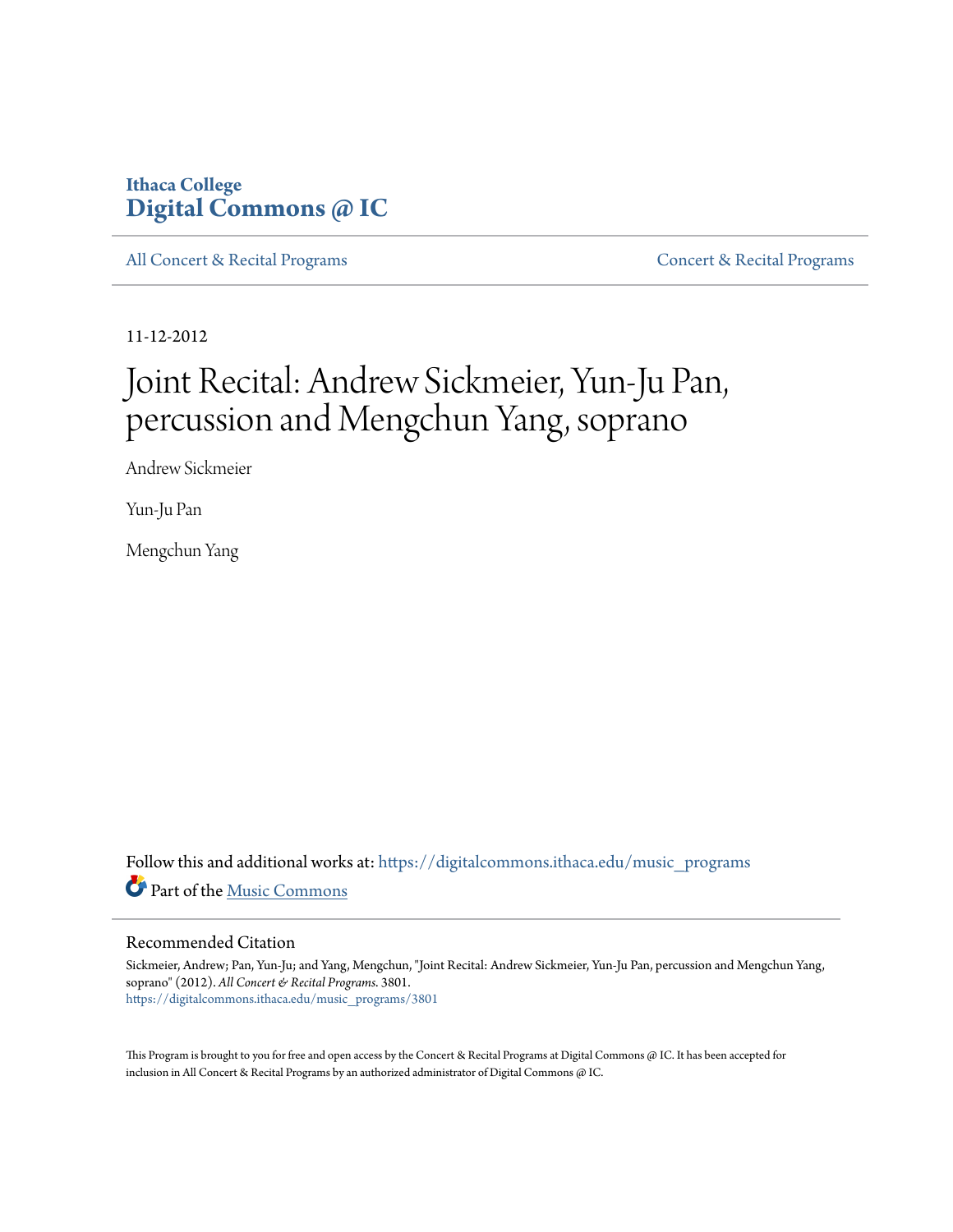# **Joint Recital:**

Andrew Sickmeier, Yun-Ju Pan, percussion and Mengchun Yang, soprano

> **THES** JUNIALET **CRITER FOR LIVEIG**

Nabenhauer Recital Room Monday November 12th, 2012 8:00 pm

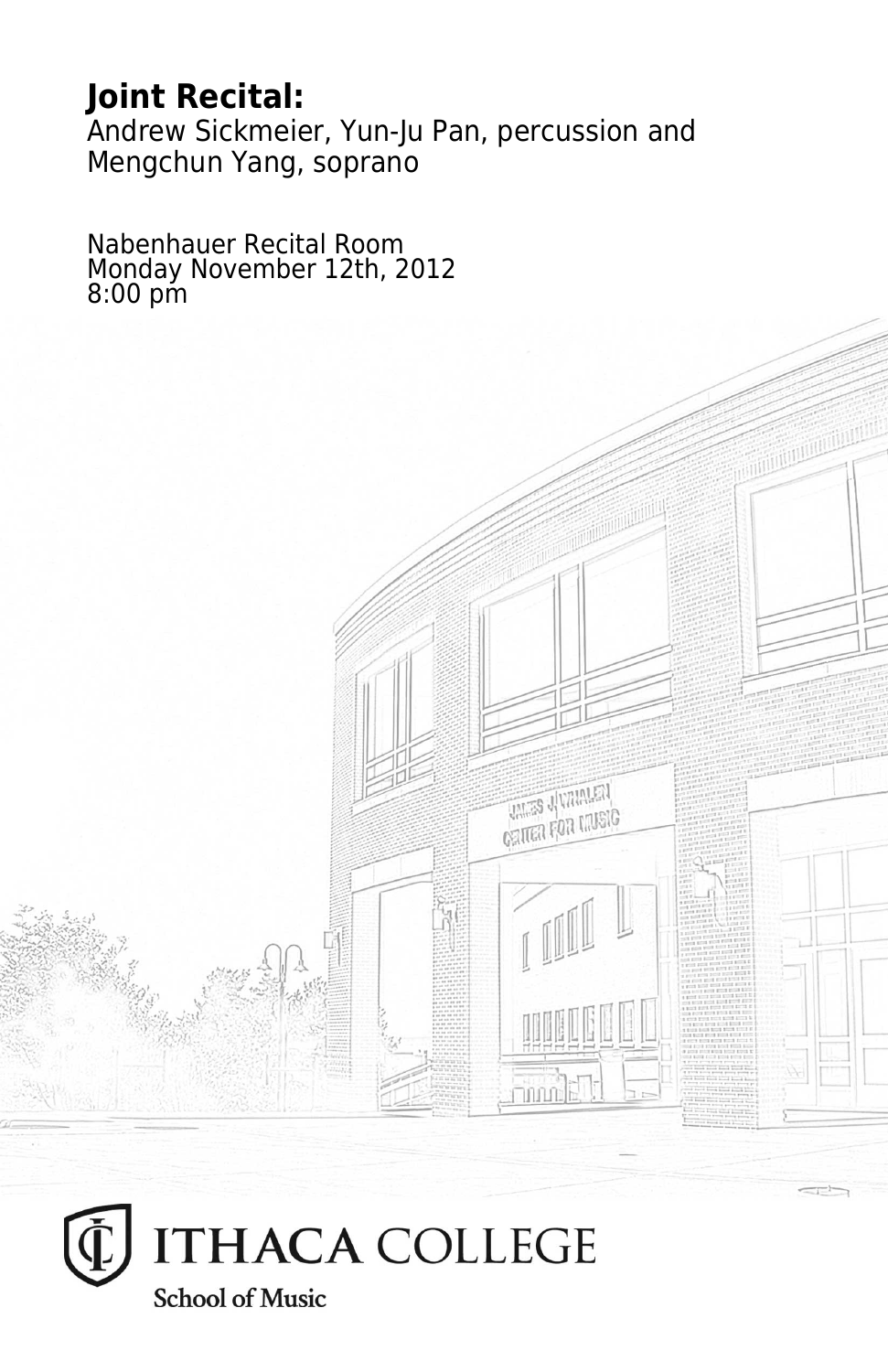Now in its second century, the Ithaca College School of Music affirms its fundamental belief that music and the arts are essential components of the human experience. The School of Music prepares students to be world-class professionals and the music leaders of tomorrow - ready to transform individuals and communities by advancing the art of music.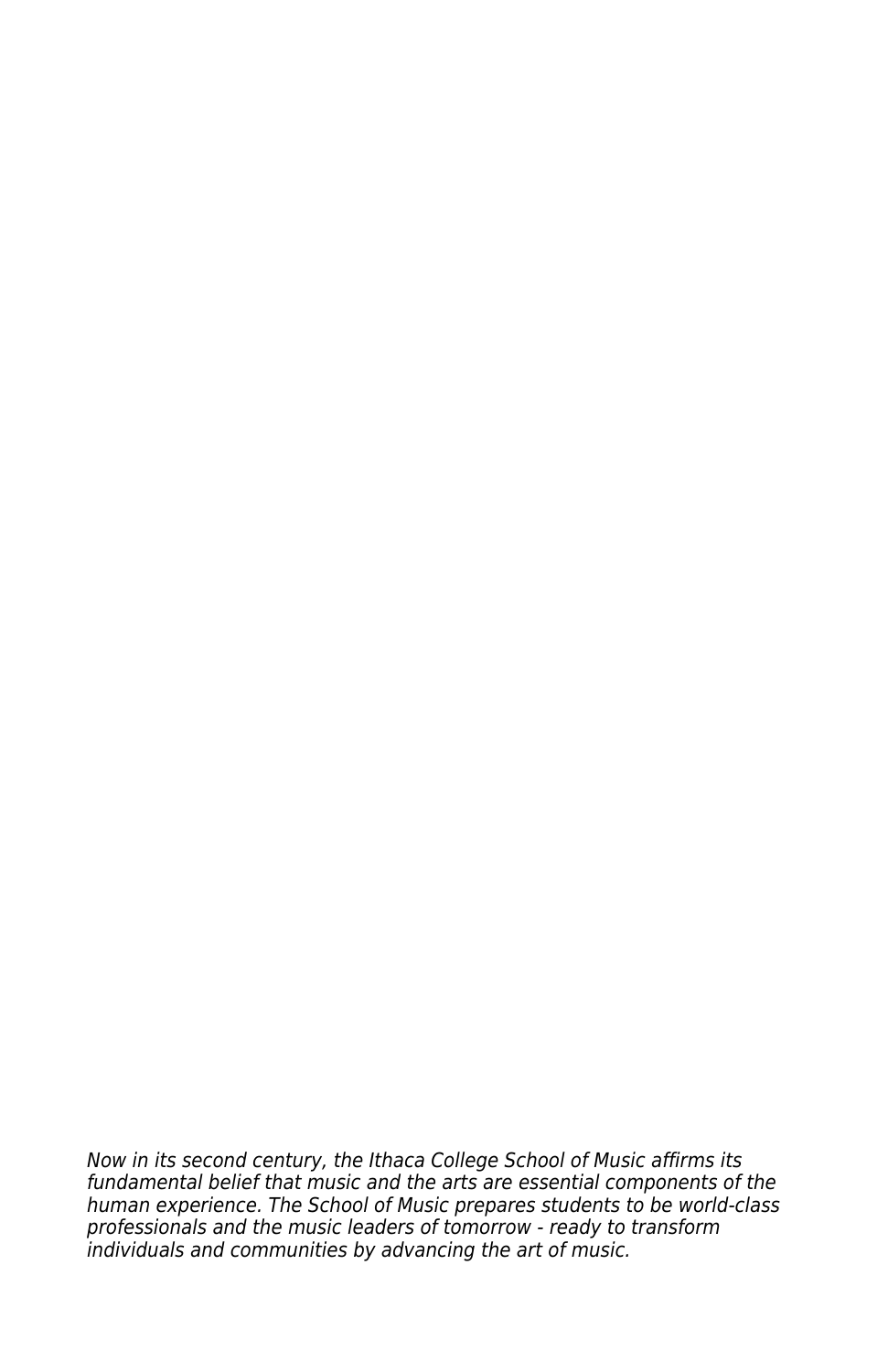Just One World John Thrower Time Never Rests Just One World 4132

# **Intermission**

**Program**

Love Songs and the set of the set of the set of the set of the set of the set of the set of the set of the set o When Angels Will Be Free Forever You Know I'll Always Be Waiting For You Remember This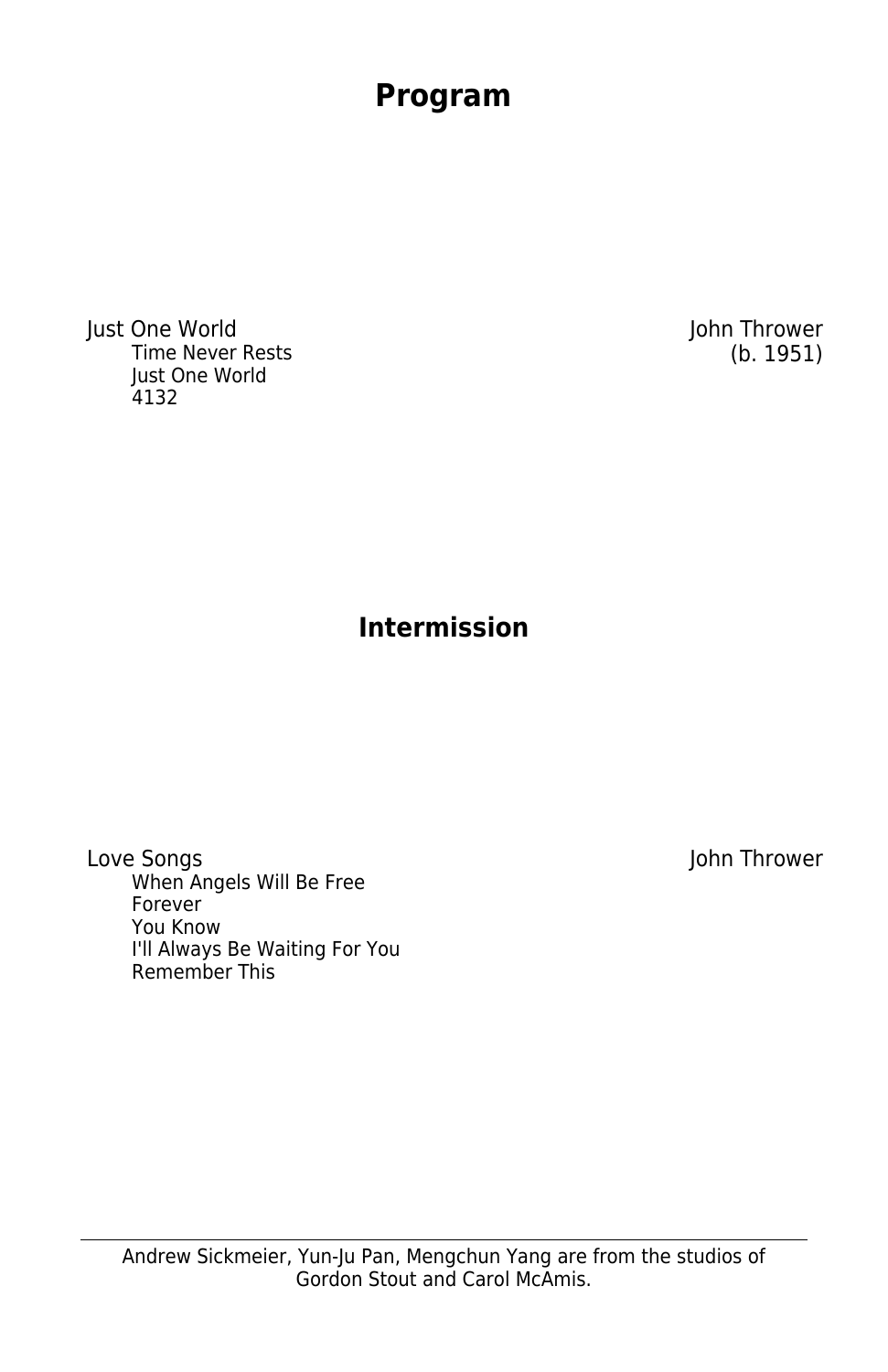## **Program Notes**

### **Time Never Rests Just One World**

Time is precious, forever, the many.<br>unchanging. The lust one w Everywhere, time is. The dreams. Like the heavens; so near yet Will we walk together some so distant.<br>Everywhere, time is moving to Will we force our destiny? Everywhere, time is moving to the rhythm, to the ocean, the motion of all Just one, one world.<br>life in all. Just one place, one of Time Never Rests. Time Never Rests.

Time will heal you and carry world you higher. where the light will shine. Don't worry this time. Don't worry, live now.<br>Time never rests. Time never rests.

Time never rests. Time never rests. Just one world to follow your

Just one place, one chance for

We love; live this dream of a

Just one world; one life; one

Just one ship to weather the storm.

Shall the dawn bring light or darkness?

For it's just one world now. Yes, it's just one world now.

Now the time has come, my lovely.

Time to see what freedom might be.

Will the choice be power or love?

For it's just one world now. Yes, it's just one world now. Let this be our destiny.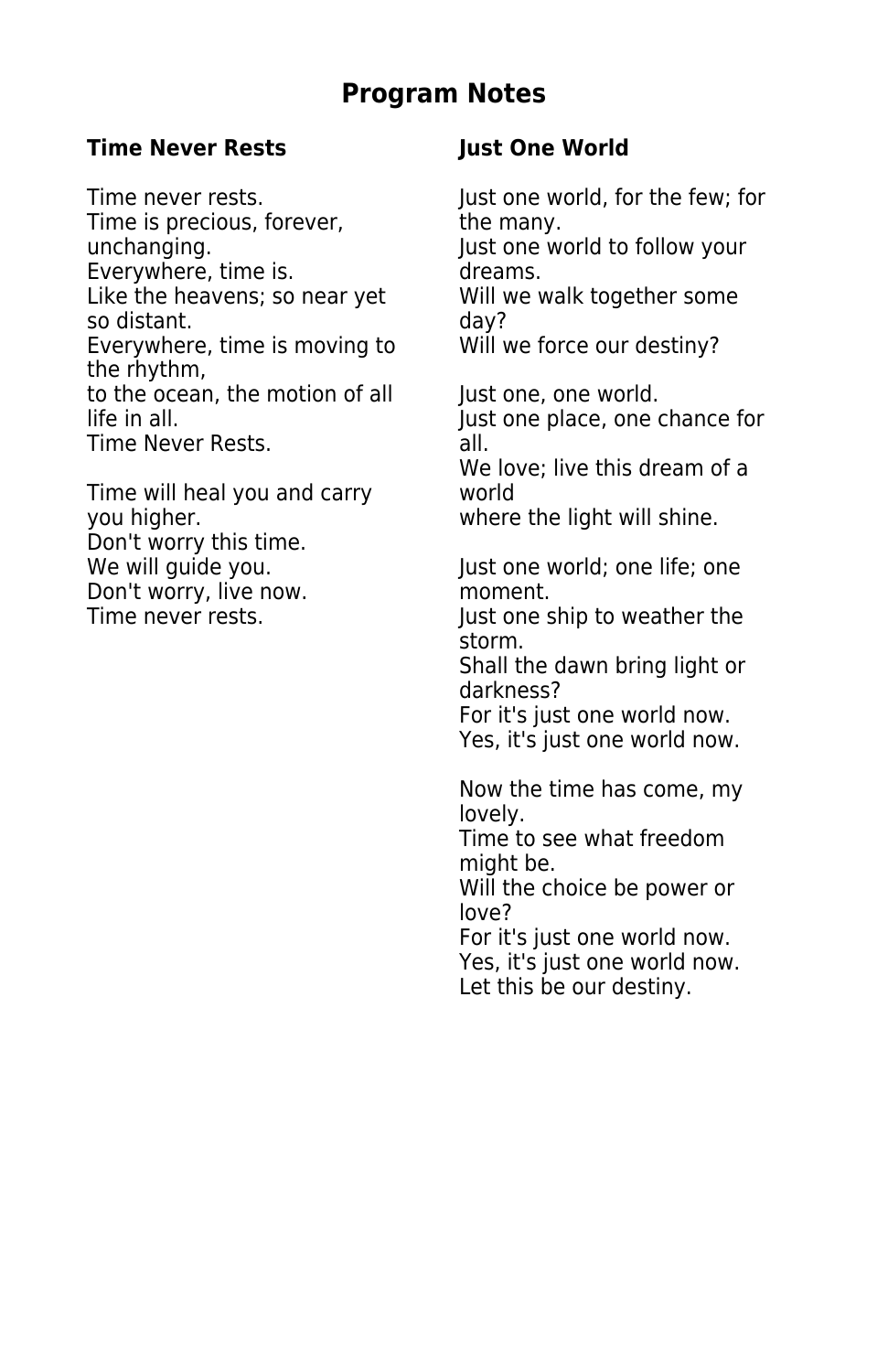### **When Angels Will Be Free Forever**

When I look into the distance I I've been thinkin' of you, see angels;  $\qquad \qquad \qquad$  and feelin' so blue like this-waiting silently as if within a painful bliss. trance; That's how I know, for the moment when you put the spirit of your kiss, down your protection; example all of this,

another chance.

And I know the pain is more turns to dawn, than you can bare now; I'm feelin' that somethin' there's a reason for it all, is really gone. what can it be? Why does this stay so long?<br>lust remember who you are Why does this stay so long? Just remember who you are and where you're go'in; had never, ever shone, for the day will come when and that's when I know angels will be free. This love is forever.

Don't be afraid to fall, you know I'll hold you. Just hear the inner call, you know I care. Your star is shining bright; so let it guide you. Don't be afraid to love; live your life now.

Ah, when angels will be free...

What you are inside is all that really matters; and the rest is just a game, to some degree. So put on your brightest smile, and live forever; for the day will come when angels will be free.

for the day when you will take so what is the answer?

When the night-time forever, forever.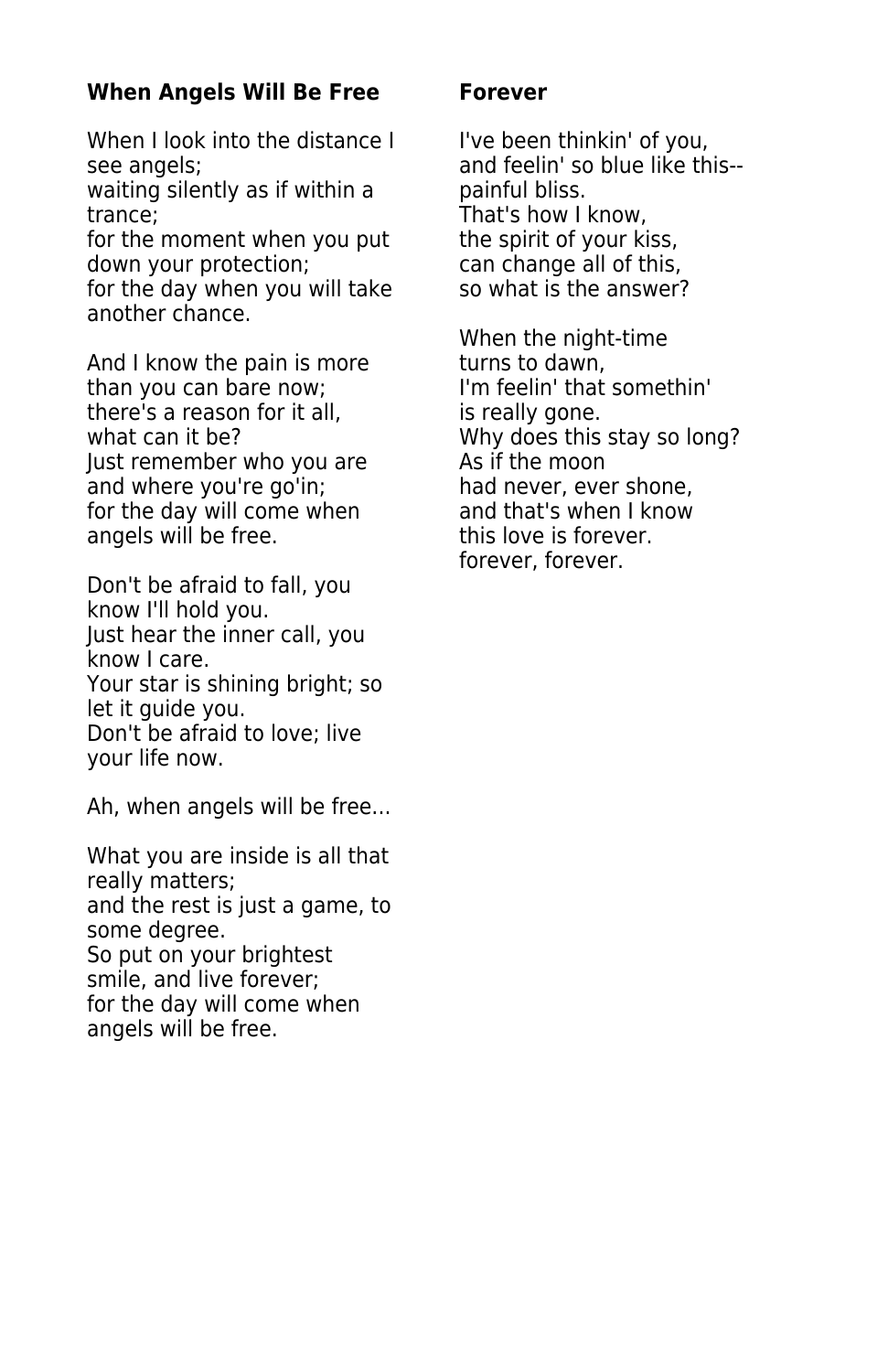You know that some things come I've been waiting, biding my so easy, time.

and some were never meant to Hoping, praying, walking the be. The contract of the contract of the line.

It seems that time is on your I'll be there, and come just what side. may.<br>So let it go and let it be. Noting that the lill all

You know that life is like a river, and don't you worry, I'll make it forever flowing to the sea. The seal of the state of the state of the state of the state of the state of the state of the state of the state of the state of the state of the state of the state of the state of the state of

Open your heart and set it free.

you know, you know oh, oh, oh, always together. oh, oh, oh, oh. To hold you tight, like a dream

you know the system, you know time. the show. I'll always be waiting for you.

And stranger things have come your way, **Remember This**

the skies are blue, but not today. You took a loss, you took a hit, **I** love you, this is true.

potentially, you're hardly fit, a may, may, have to learn again to member this, forever, You'll have to learn again to give, remember this now.

but more than this, you'll have to

To end it here, you must come back, the contract of the back, thand

five hundred years to get on track.

It's time to simply work it thru', it's time to take another view.

And if the darkness seems to linger,

or even hope begins to fade. You know that nothing can defeat you.

Your time has come, don't be afraid.

### **You Know I'll Always Be Waiting For You**

I'll always be waiting for you.

Ev'ry moment, keep you in sight. center.<br>
Open your heart and set it free. I'll always be waiting for you.

You know, you know, and I'll be there be your side, come true forever. From London town to Tokyo, The Mand I'll be there, until the end of

Time will pass and come what

live.<br>To end it here, you must come Trust your heart and take my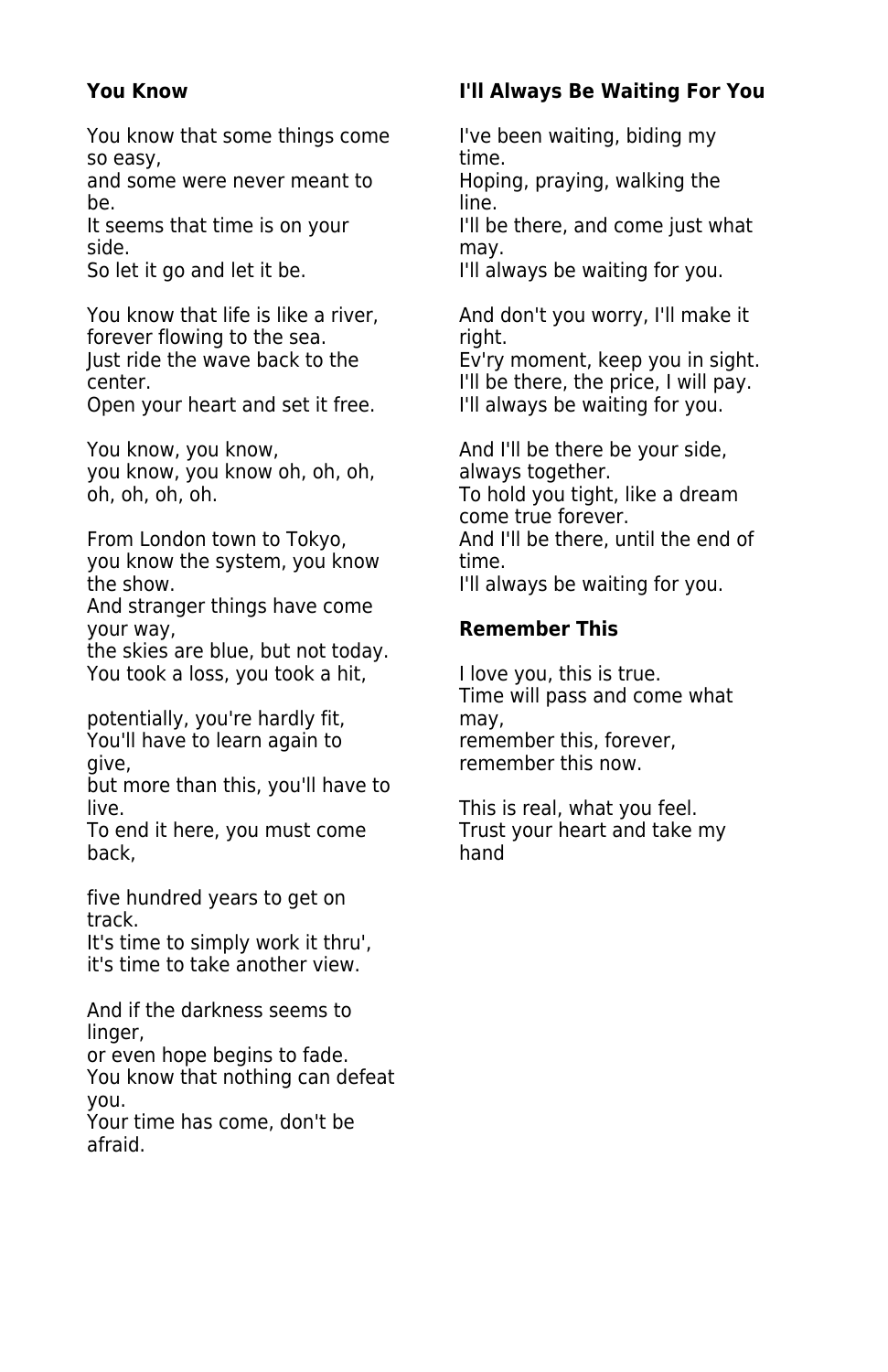# **Ithaca College School of Music**

Ever since its founding in 1892 as a Conservatory of Music, Ithaca College has remained dedicated to attracting the most talented young musicians, and then immersing these students in an advanced culture of musical learning that positions them to be leading professionals in music. As the conservatory evolved into a comprehensive college with expanded academic offerings, the School of Music has continued to earn its reputation as one of the best in the nation.

Through a blend of world-class faculty, state-of-the-art facilities, professional performance opportunities, access to liberal arts classes, and a beautiful campus setting, students grow in a challenging yet supportive community.

Not only do students have access to our broad music curriculum, but they can also take classes in any of the College's other schools and divisions. As a result, graduates are well prepared for a host of careers and work in almost every music field imaginable. School of Music alumni include symphony, opera, and Broadway performers; faculty members and deans at prestigious universities and colleges; teachers in school systems through the country; music therapists, composers; publicists; audio engineers in professional studios; and managers in the music industry. The School of Music boasts a consistent 100% job placement for music education graduates actively seeking employment, and 98% placement for other graduates into jobs or graduate schools.

Since 1941, the Ithaca College School of Music has been accredited by the National Association of Schools of Music.